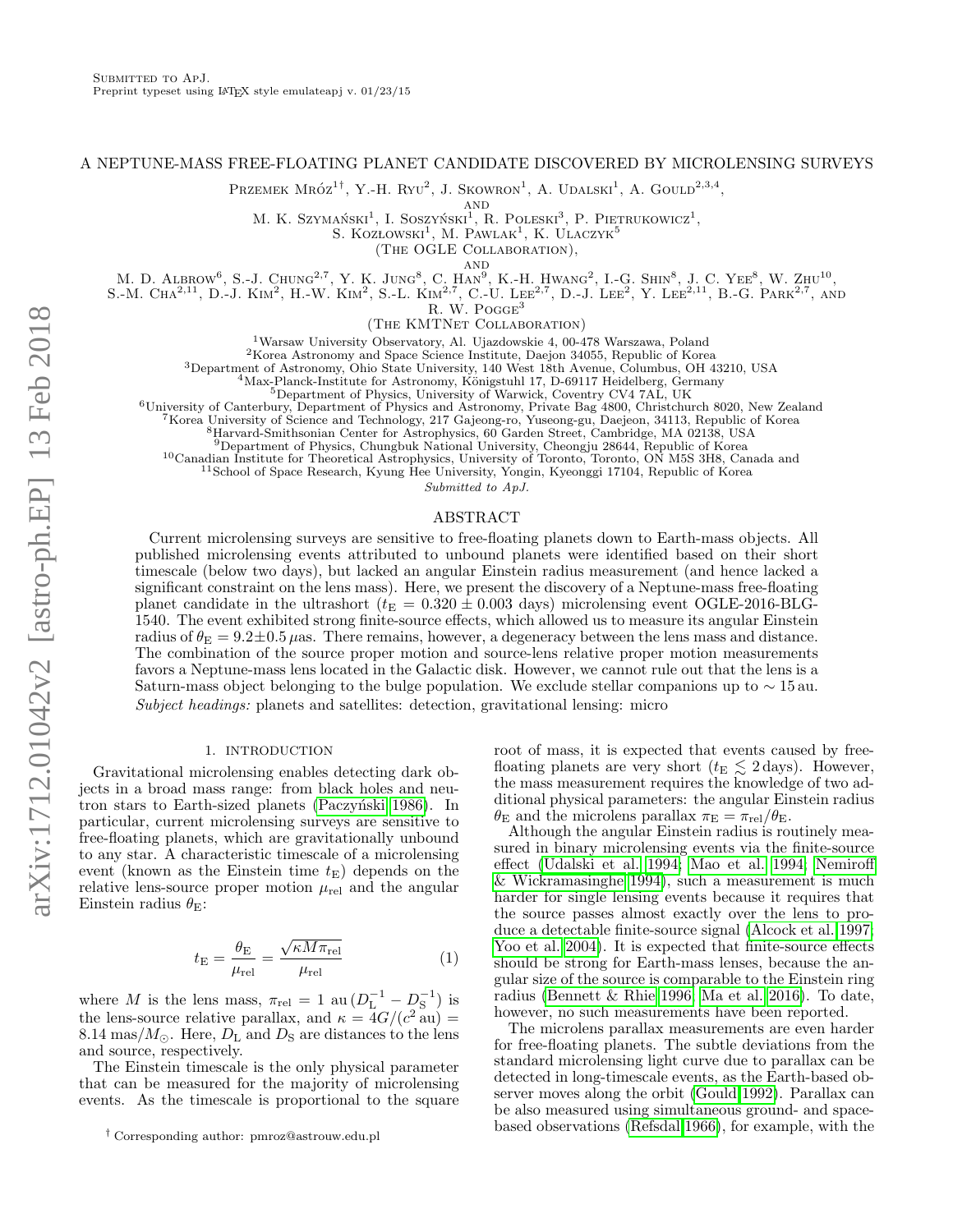Spitzer satellite [\(Dong et al. 2007;](#page-5-10) [Udalski et al. 2015b\)](#page-5-11). However, *Spitzer* operations require the targets to be uploaded to the spacecraft at least three days in advance, making observations of short events nearly impossible. The problem can be overcome with continuous, surveymode observations (e.g., [Henderson & Shvartzvald 2016;](#page-5-12) [Gould 2016\)](#page-5-13). Such an experiment was conducted during the K2 Campaign 9 [\(Henderson et al. 2016;](#page-5-14) [Penny](#page-5-15) [et al. 2017;](#page-5-15) [Zhu et al. 2017\)](#page-5-16), but owing to the difficulties in extracting the photometry from crowded regions of the Galactic bulge, no observations of short-timescale microlensing events from  $K2C9$  were reported so far.

Information about the mass function of lenses, including free-floating planets, can be inferred from a statistical analysis of the distribution of timescales of a large sample of microlensing events. The first such measurement was attempted by [Sumi et al. \(2011\)](#page-5-17), who analyzed a sample of 474 microlensing events detected by the Microlensing Observations in Astrophysics (MOA) group. They found an excess of nine short<sup>[2](#page-1-0)</sup> events, relative to what was expected from brown dwarfs and stars, and they attributed this excess to a large population of Jupiter-mass planets, which should be nearly twice as common as mainsequence stars.

[Clanton & Gaudi \(2017\)](#page-5-18) modeled the microlensing signal expected from exoplanets on wide orbits using constraints from microlensing, radial velocity, and direct imaging surveys and concluded that at most ∼ 40% of short-timescale events detected by [Sumi et al. \(2011\)](#page-5-17) can be interpreted as due to wide-orbit planets. However, the statistical significance of Sumi et al.'s results is largely based on three shortest-timescale events ( $t_{\rm E}$  < 1 days). As we mentioned above, one measurement is incorrect and the model by [Clanton & Gaudi \(2017\)](#page-5-18) shows that the remaining two are statistically consistent with being wide-orbit planets. That model still cannot account for a small overabundance of events with timescales between 1–2 days (see Figures 4 and 5 from [Clanton & Gaudi](#page-5-18) [2017\)](#page-5-18), but the statistical significance of the remaining excess relative to the short-timescale events expected from stars and brown dwarfs is small.

A large population of Jupiter-mass free-floating planets suggested by [Sumi et al. \(2011\)](#page-5-17) was difficult to reconcile with censuses of substellar objects in young clusters and star-forming regions and with predictions of planetformation theories. For example, Peña Ramírez et al. [\(2012\)](#page-5-19) and [Scholz et al. \(2012\)](#page-5-20) analyzed substellar mass functions of the young clusters  $\sigma$  Orionis and NGC 1333, finding that free-floating planetary-mass objects are at least an order of magnitude less common than mainsequence stars. These observations are incomplete for masses below  $\sim 6 M_{\text{Jup}}$ , so direct comparisons with mi-crolensing surveys are difficult. Several mechanisms of free-floating planet production have been proposed (e.g., [Veras & Raymond 2012\)](#page-5-21), but none of them is capable of explaining the large number of Jupiter-mass free-floaters suggested by [Sumi et al.](#page-5-17) On the other hand, Earth- and super-Earth-mass planets can be scattered and ejected much more efficiently [\(Pfyffer et al. 2015;](#page-5-22) [Ma et al. 2016;](#page-5-7) [Barclay et al. 2017\)](#page-5-23).

The recent analysis of data from the Optical Gravitational Lensing Experiment (OGLE) [\(Udalski et al.](#page-5-25) [2015a\)](#page-5-25) provides much stronger constraints on the abundance of free-floating Jupiters. Mróz et al. (2017) analyzed a larger sample of over 2,600 microlensing events discovered during the years 2010–2015. They found that Jupiter-mass lenses are at most an order of magnitude less common than suggested by [Sumi et al.](#page-5-17) (with a 95% upper limit of 0.25 Jupiter-mass planets per mainsequence star). They detected, however, a handful of ultrashort-timescale microlensing events (with timescales of less than 0.5 day), strongly suggesting the existence of Earth-mass and super-Earth-mass free-floating planets. Their light curves are not well covered with observations from a single telescope, rendering the detection of the finite-source effect difficult.

We conducted a pilot program of searching for ultrashort microlensing events in the 2016 observing season data. We supplemented OGLE observations with data from the KMTNet survey, a network of longitudeseparated telescopes, which provided us with a better coverage of short-timescale microlensing events.

Here, we present the discovery of an ultrashorttimescale event OGLE-2016-BLG-1540 and report the first measurement of the Einstein ring radius of a freefloating planet candidate.

### 2. OBSERVATIONS

Microlensing event OGLE-2016-BLG-1540 was discovered by the OGLE Early Warning System [\(Udalski 2003\)](#page-5-26) on 2016 August 6, at equatorial coordinates of R.A.  $=$  $18^{\text{h}}00^{\text{m}}47^{\text{s}}00$  and Decl. =  $-28^{\circ}21'35''2$  (J2000.0), i.e., Galactic coordinates  $l = 2.186^\circ$ ,  $b = -2.574^\circ$ . The survey uses a 1.3 m Warsaw Telescope at Las Campanas Observatory in Chile (the Observatory is operated by the Carnegie Institution for Science), equipped with a 1.4 deg<sup>2</sup> mosaic CCD camera. The event was located in field BLG512, which was observed with a cadence of 20 minutes.

The Korea Microlensing Telescope Network (KMTNet) consists of three 1.6 m telescopes equipped with  $4.0 \text{ deg}^2$ cameras. The telescopes are located in CTIO (Chile), SAAO (South Africa), and SSO (Australia), see [Kim](#page-5-27) [et al. \(2016\)](#page-5-27) for details. The event was located in two overlapping fields BLG03 and BLG43, monitored with a cadence of 14 minutes. We omitted KMT SSO observations, because they did not cover the peak and did not contribute to constraining the model. We also excluded KMT SAAO data taken before August 3 or after August 16, because the baseline light curve showed systematic variability connected with passages of the Moon near the bulge fields.

All observations used in the modeling were taken in the I band. Photometry was extracted using custom implementations of the difference image analysis [\(Alard](#page-5-28)  $&$  Lupton 1998): Woźniak (2000) (OGLE) and [Albrow](#page-5-30) [et al. \(2009\)](#page-5-30) (KMTNet). The photometric uncertainties were corrected using the standard procedures [\(Skowron](#page-5-31) [et al. 2016\)](#page-5-31). We additionally reduced KMT CTIO  $V$ and I-band images using DoPhot [\(Schechter et al. 1993\)](#page-5-32), which allowed us to determine the source color.

### 3. LIGHT CURVE MODELING

<span id="page-1-0"></span> $2$  They reported ten events with timescales shorter than 2 days, but one measurement, for MOA-ip-1, is incorrect (Mróz et al. [2017\)](#page-5-24).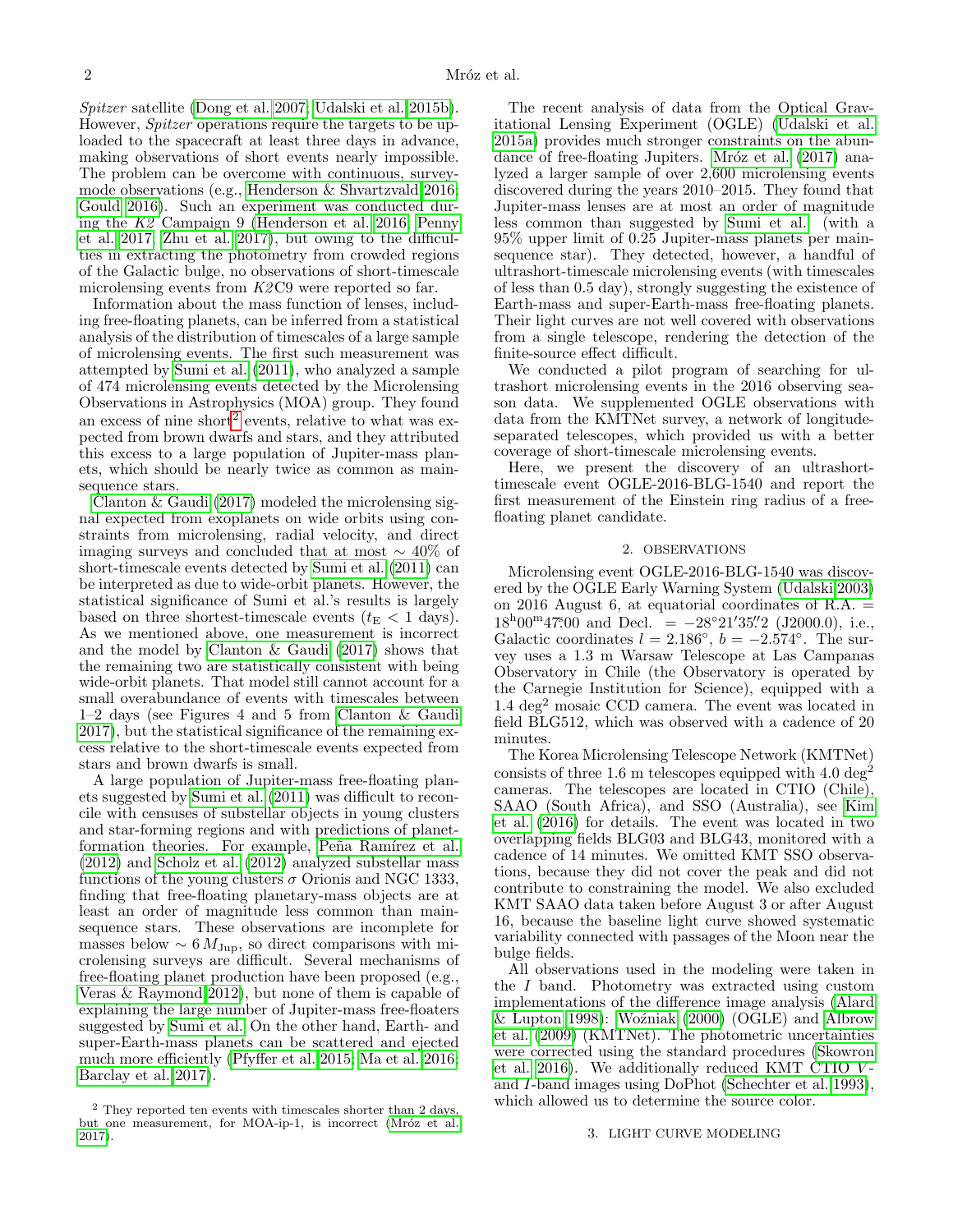

<span id="page-2-0"></span>Fig. 1.— Microlensing event OGLE-2016-BLG-1540 exhibits prominent finite-source effect, because the source is larger than the angular Einstein ring. The light curve can be accurately described using the finite-source point-lens model (black solid line in the I-band, gray dashed line in the V-band). I- and V-band models differ because of different limb-darkening profiles of the source star in two filters. V -band data were not used in the modeling. All measurements were transformed to the OGLE magnitude scale.

The light curve of the event (Figure [1\)](#page-2-0) can be accurately described using the finite-source point-lens model. The model has four parameters: the time and projected separation of closest approach of the source to the lens  $t_0$  and  $u_0$ , the Einstein timescale  $t<sub>E</sub>$ , and the normalized angular radius of the source  $\rho = \theta_*/\theta_{\rm E}$  ( $\theta_*$  is the angular radius of the source).

Two parameters,  $F_s$  and  $F_b$ , describe the source and (unmagnified) blend fluxes, respectively. When we allowed  $F<sub>b</sub>$  to vary, we found that in the best-fit solution the blend flux is negative (with the absolute value corresponding to a 16–17-mag star). Although such solutions are mathematically possible, this negative blending is too big to be due to normal fluctuations in the background. The best-fit solution is only  $\Delta \chi^2 = 5$  better than the solution with fixed  $F<sub>b</sub> = 0$ , which can easily be due to statistical noise, or possibly low-level systematics in the data. Given the absence of evidence for blending and the low prior probability for ambient superposed bright source, our best estimate for the blended light is zero, i.e.,  $F_{\rm b} = 0$ . The only way that the source flux enters the characterization of the lens is via  $\theta_*$  (see Section [4.1\)](#page-3-0). To account for this, while we fix  $F<sub>b</sub> = 0$  in the fits, we also add in quadrature 0.05 mag to the uncertainty in centroiding the clump, when we compute our errors of these quantities.

Two additional (wavelength-dependent) parameters Γ and  $\Lambda$  may be used to describe the limb-darkening profile:  $S(\varphi)/\overline{S} = 1 - \Gamma(1 - \frac{3}{2}\cos\varphi) - \Lambda(1 - \frac{5}{4}\sqrt{\cos\varphi})$ , where  $\varphi$  is the angle between the normal to the stellar surface and the line of sight [\(Yoo et al. 2004\)](#page-5-5). The two-parameter limb darkening law provides a more accurate description of a brightness profile than a simple linear law (e.g., [Al](#page-5-33)[brow et al. 1999;](#page-5-33) [Fields et al. 2003;](#page-5-34) [Abe et al. 2003\)](#page-5-35). We

TABLE 1 Best-fitting model parameters

<span id="page-2-1"></span>

| Parameter          | Value       | Uncertainty |  |  |  |  |
|--------------------|-------------|-------------|--|--|--|--|
| $t_0$ (HJD')       | 7606.726    | 0.002       |  |  |  |  |
| $t_{\rm E}$ (days) | 0.320       | 0.003       |  |  |  |  |
| $u_0$              | 0.53        | 0.04        |  |  |  |  |
|                    | 1.65        | 0.01        |  |  |  |  |
| $I_{\rm s}$        | 14.76       | 0.05        |  |  |  |  |
| fs                 | 1.00        | (fixed)     |  |  |  |  |
| d.o.f.             | 2160.1/2153 |             |  |  |  |  |

|            |  | Note: HJD'=HJD-2450000. $f_s = F_s/(F_s + F_b)$ is the blending |  |  |  |  |  |  |  |  |  |
|------------|--|-----------------------------------------------------------------|--|--|--|--|--|--|--|--|--|
| parameter. |  |                                                                 |  |  |  |  |  |  |  |  |  |

used a fixed  $\Gamma_I = 0.36$  and  $\Lambda_I = 0.34$  which correspond to the physical parameters of the source star (c.f., Sec-tion [4.1\)](#page-3-0). When we allowed  $\Gamma$  and  $\Lambda$  to vary, we found  $\Gamma = 0.25 \pm 0.20$  and  $\Lambda = 0.36 \pm 0.40$ , consistent at  $1.5-2\sigma$ level with the adopted values.

The finite-source magnifications were calculated by the direct integration of formulae derived by [Lee et al. \(2009\)](#page-5-36), which remain valid in the low-magnification regime. The uncertainties were estimated using the Markov Chain Monte Carlo method. The best-fitting parameters and their  $1\sigma$  error bars are shown in Table [1.](#page-2-1)

We also considered models with terrestrial parallax [\(Gould et al. 2009;](#page-5-37) [Freeman et al. 2015\)](#page-5-38). The microlens parallax in the best-fitting solution was  $\pi_{\text{E}} = 3200 \pm 700$ , but the  $\chi^2$  improvement was modest  $(\Delta \chi^2 = 18)$ . The parallax signal came mostly from one observatory (KMT CTIO) from one night and the OGLE data from that night did not provide strong evidence for parallax. Thus, the terrestrial parallax signal may be mimicked by some low-level systematics in the data and cannot be trusted.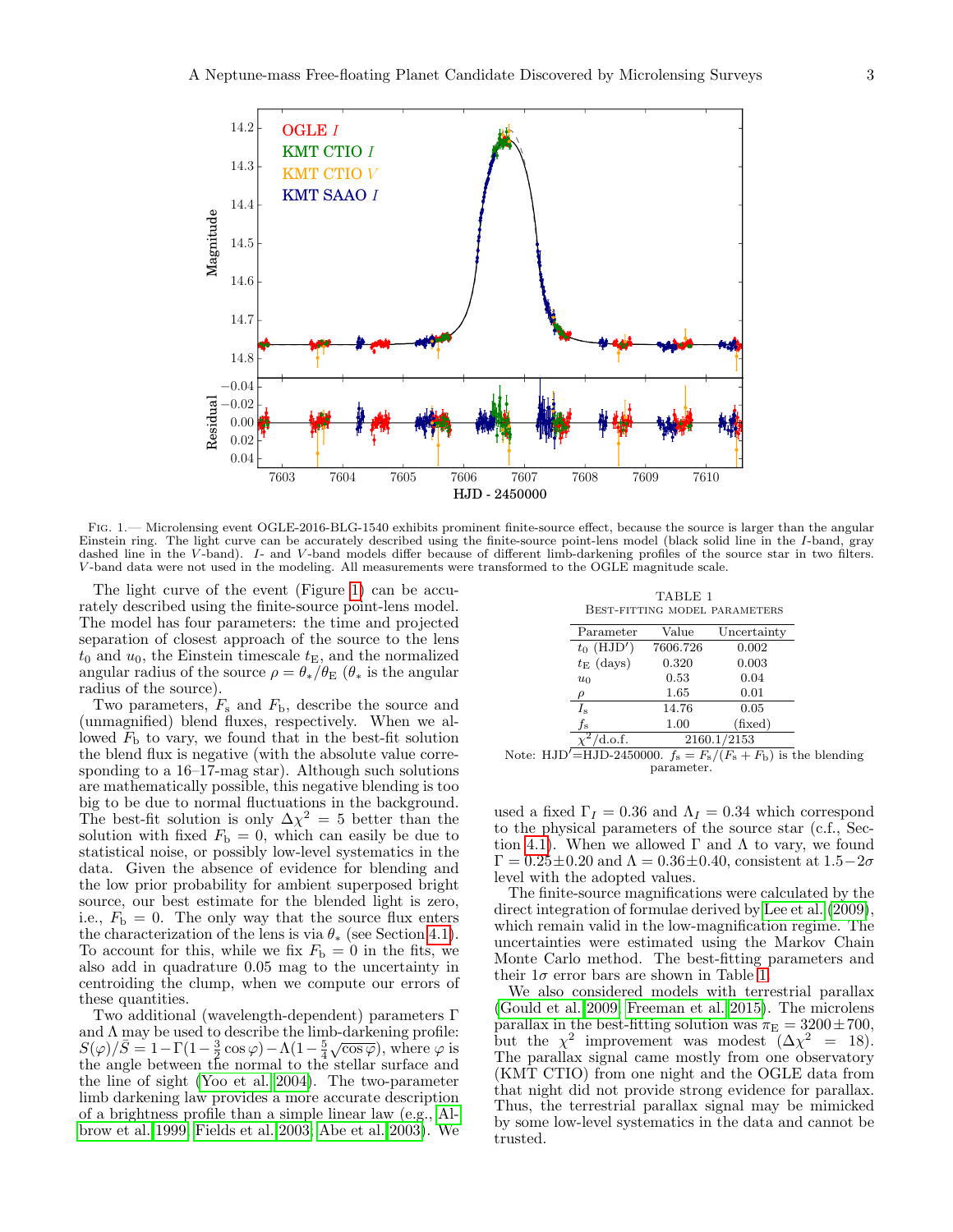## 4. PHYSICAL PARAMETERS

# 4.1. Source star

<span id="page-3-0"></span>The event was observed in the V-band by the KMT CTIO on the peak night (Figure [1\)](#page-2-0), which allowed us to measure the color of the source and hence the Einstein ring radius  $\theta_{\rm E}$  [\(Yoo et al. 2004\)](#page-5-5). Because the finite-source effect is prominent and the event may no longer be achromatic, we have not used the modelindependent regression to estimate the source color. Instead, we calculated the color for each link of the MCMC chain. The procedure of model fitting, calculating the source color and the limb-darkening coefficients was iterated, until the color measurement converged. We compared the location of the source and red clump centroid in the instrumental color–magnitude diagram (CMD) in  $a \frac{2'}{8} \times \frac{2'}{8}$  region around the event for KMT CTIO. We found that the source is  $\Delta(V-I) = 0.61 \pm 0.02$  redder and  $\Delta I = -0.85 \pm 0.09$  brighter than the red clump. Assuming the intrinsic color of  $(V - I)_{RC,0} = 1.06$  of red clump stars [\(Bensby et al. 2011\)](#page-5-39) and their mean dereddened brightness in this direction of  $I_{\text{RC},0} = 14.36$ [\(Nataf et al. 2013\)](#page-5-40), we calculated the intrinsic brightness  $I_{\rm S,0} = 13.51 \pm 0.09$  and color  $(V - I)_{\rm S,0} = 1.67 \pm 0.02$  of the source. The OGLE-IV CMD, for a larger region of  $4' \times 4'$ , is shown in Figure [2.](#page-3-1)

We then found  $(V - K)_{S,0} = 3.67 \pm 0.03$  from color– color relations from Bessell  $\&$  Brett (1988) and estimated the angular radius of the source star  $\theta_* = 15.1 \pm 0.8$   $\mu$ as from color-surface brightness relation for giants [\(Kervella](#page-5-42) [et al. 2004\)](#page-5-42). The latter estimate allowed us to measure the angular Einstein radius

$$
\theta_{\rm E} = \theta_*/\rho = 9.2 \pm 0.5 \,\mu{\rm as}
$$

and the relative lens-source proper motion

$$
\mu_{\rm rel} = \theta_{\rm E}/t_{\rm E} = 10.5 \pm 0.6 \,\text{mas}\,\text{yr}^{-1}.
$$

We can also estimate the effective temperature of the source of  $T_{\text{eff}} = 3900 \pm 200$  K using the color-temperature relations of [Houdashelt et al. \(2000\)](#page-5-43) and Ramírez  $\&$ Meléndez  $(2005)$ . The corresponding limb-darkening coefficients [\(Claret & Bloemen 2011\)](#page-5-45) are:

$$
\Gamma_I=0.36 \quad \Lambda_I=0.34
$$

 $\Gamma_V = 0.94 \quad \Lambda_V = -0.21$ 

We used ATLAS models and assumed a solar metallicity, microturbulent velocity of 2 km/s and surface gravity of log  $q = 2.0$ . Limb-darkening coefficients  $(c, d)$  from [Claret & Bloemen \(2011\)](#page-5-45) were transformed to  $(\Gamma, \Lambda)$  using formulae derived by [Fields et al. \(2003\)](#page-5-34).

### 4.2. Source proper motion

<span id="page-3-2"></span>As the source star is relatively bright and the contribution of the lens to the total light is negligible, it is possible to measure the absolute proper motion of the source. We chose a subset of 363 best-seeing  $(0.7 - 1'')$ and low-background images (out of 11,276 total epochs of this field) spanning 2010–2017 taken with the 24th CCD detector of the OGLE-IV camera. We used the CMD to identify 3818 candidate red clump stars, which served as anchors for the coordinates transformations between the CCD frames. This allowed us to measure proper motions with respect to the mean motion of the Galactic bulge.



<span id="page-3-1"></span>Fig. 2.— The OGLE-IV color–magnitude diagram for stars in a  $4' \times 4'$  region around OGLE-2016-BLG-1540. The source (blue square) is located in a relatively lowly populated region of the diagram. Blue and red areas mark stars used for the proper motion measurements (see Section [4.2\)](#page-3-2).

We used the DoPhot PSF photometry package [\(Schechter et al. 1993\)](#page-5-32) to measure positions of all stars in all 363 images. Then, we calculated the third-order polynomial coordinate transformations between each frame and the first frame by minimizing the scatter for the anchor red clump stars. The proper motions were fitted with the least-squares method (with outlier rejection). The formal uncertainties of the fit were typically  $0.2 - 0.3$  mas yr<sup>-1</sup>. However, the comparison with proper motion measurements based on the OGLE-III data (2001–2009) showed discrepancies larger than the pure statistical error. We decided to employ 0.5 and 0.7 mas yr<sup>−</sup><sup>1</sup> for N and E directions as our measure of uncertainty; hence, the proper motion of the source is  $\mu_{\rm S} = (\mu_{\rm N}, \mu_{\rm E}) = (-5.6 \pm 0.5, -3.0 \pm 0.7)$  mas yr<sup>-1</sup> with respect to the Galactic bulge (see Figure [3\)](#page-4-0).

As both the position of the source star on the CMD is uncommon (the star is located below the red giant branch and redwards of red clump giants) and its proper motion is counter to the Galactic rotation, we consider whether this evidence indicates that the source belongs to the far disk population. First, we investigated the CMD position of the source. We identified about 45 stars with similar CMD positions<sup>[3](#page-3-3)</sup> and measured their kinematics (their proper motions are marked with gray crosses in Figure [3\)](#page-4-0), finding that these are consistent with all other red giant (i.e., bulge) stars in the field<sup>[4](#page-3-4)</sup>. Thus, the unusual

<span id="page-3-3"></span><sup>3</sup> The analyzed region is marked with a blue rectangle in Figure [2.](#page-3-1)

<span id="page-3-4"></span><sup>4</sup> We compared both distributions of proper motions using the two-sample Anderson–Darling test and found  $p$ -values of 0.21 (for  $\mu_l$  component) and 0.65  $(\mu_b)$ . Similarly, the two-sample Kolmogorov–Smirnov test yields  $p$ -values of 0.29 and 0.34, respectively. Therefore, there is no evidence that these distributions are different.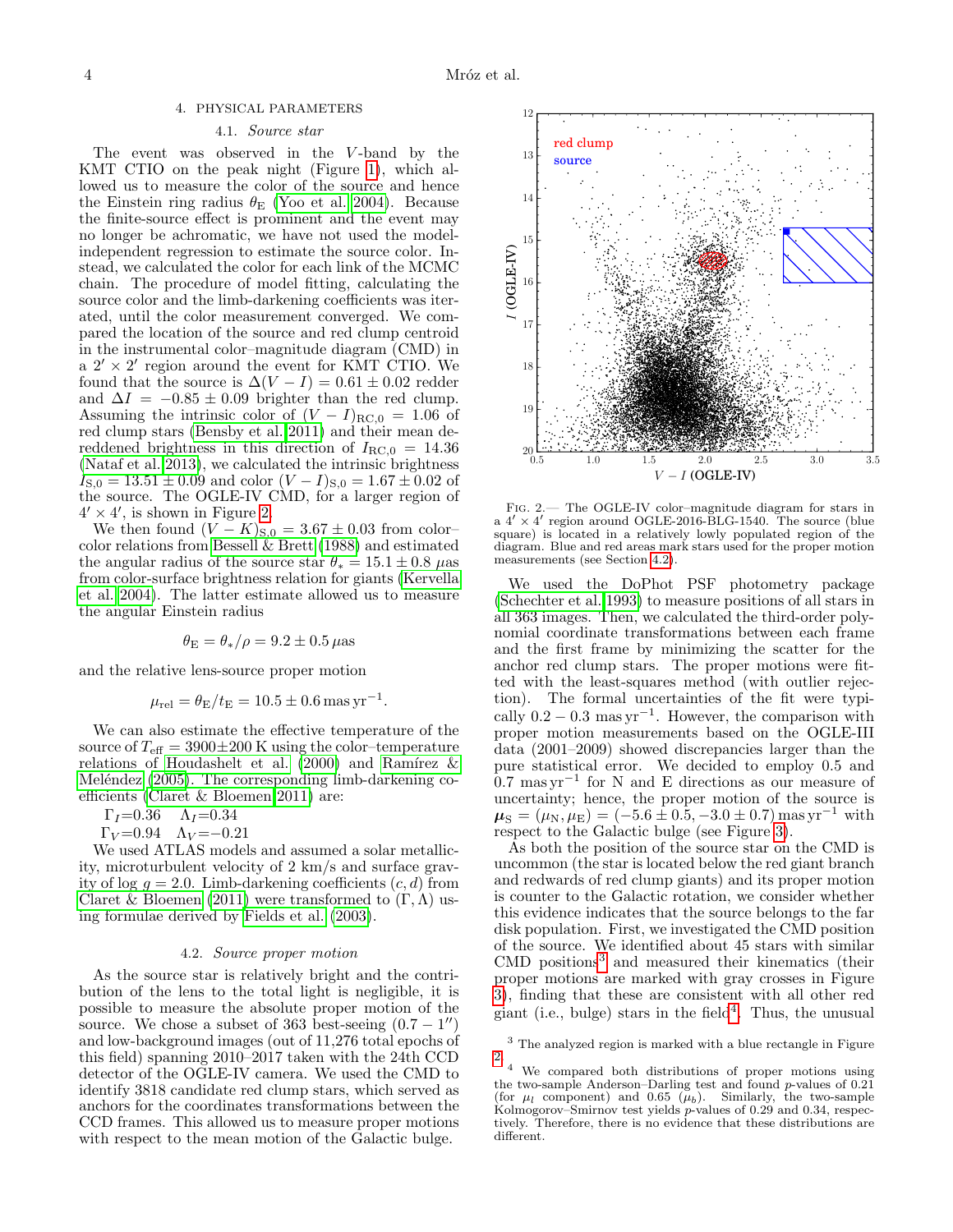

<span id="page-4-0"></span>Fig. 3.— Proper motions of stars in the OGLE-2016-BLG-1540 field  $(9' \times 18')$ . Orange contours mark proper motions of red clump stars (bulge population), black contours mark main-sequence stars (which represent the Galactic disk population). The dashed red line shows the direction of increasing Galactic longitude and the proper motion of the source star is marked with a blue dot. The gray dashed circle corresponds to the relative proper motion of 10.5 mas yr−<sup>1</sup> with respect to the source. As the lens should be located on this circle, it likely belongs to the Galactic disk population. Gray crosses mark stars located near the source in the CMD; they follow the bulge distribution.

position of the source star on the CMD cannot be taken as evidence for belonging to some other population.

# 4.3. Constraints on the host star

Additional features in the event light curve would have been detected if the trajectory of the source were fortunate enough to pass near a putative host star. Because the light curve does not exhibit any signatures of the host star, we can only provide a lower limit on the planet-host separation, using a variation of the method proposed by [Gaudi & Sackett \(2000\)](#page-5-46). We simulated artificial OGLE light curves (spanning from 2010 March 4, through 2017 October 10) for a given binary model, defined by three additional parameters as compared to the single-lens case: mass ratio  $q$ , star-planet separation s (expressed in Einstein radii), and angle  $\alpha$  between the source trajectory and binary axis. (The remaining parameters were calculated based on the best-fitting singlelens model from Table [1\)](#page-2-1). We fitted binary and single lensing models to the artificial data and calculated the difference  $\Delta \chi^2 = \chi^2_{\text{single}} - \chi^2_{\text{binary}}$ . We used  $q = 2 \times 10^{-4}$ , which corresponds to the Einstein radius of the host of  $\theta_{\text{E,host}} = \theta_{\text{E}} / \sqrt{q} = 0.65 \text{ mas}$ . If the lens is located in the Galactic disk ( $\pi_{rel} = 0.1$  mas), the corresponding host mass is  $M_{\text{host}} = 0.5 M_{\odot}$ . For each value of s, we simulated 180 light curves with uniformly distributed  $\alpha \in [0, 2\pi]$ , and calculated the probability of detecting the host star as the fraction of light curves which fulfill  $\Delta \chi^2 > \Delta \chi^2_{\text{thresh}} = 225$ . This probability drops below  $90\%$  when  $s > 5.1$ . The lower limit on the host separation is slightly weaker for larger mass ratios (because the host event is shorter). For  $q = 10^{-3}$ , corresponding to the  $0.5 M_{\odot}$  host in the bulge ( $\pi_{rel} = 0.01$  mas), we found  $s > 4.8$ .

We note that the presence of a putative host may also be revealed by perturbations to the point-lens light curve due to the planetary caustic caused by the central star [\(Han & Kang 2003;](#page-5-47) [Han et al. 2005\)](#page-5-48). The angular size of the planetary caustic (relative to the Einstein radius of the planet) is  $4/s^2 \le 0.16$  for  $s > 5$ . Because the source star is ∼ 10 times larger, the signatures of the caustic are washed out by the finite-source effect.

#### 5. DISCUSSION

Current microlensing surveys are capable of detecting free-floating planets down to Earth-mass objects. To this day, however, all reported free-floating planet candidates were based on the very short timescale of an event  $(t_{\rm E} \leq 2$  days) and lacked direct measurements of the an-gular Einstein ring size [\(Sumi et al. 2011;](#page-5-17) Mróz et al. [2017\)](#page-5-24). OGLE-2016-BLG-1540 is the first case for which we procured such a measurement, owing to the fortuitous fact that the source was a giant. If the source were a dwarf (with at least ten times smaller angular radius), as in the case of ultrashort candidate events detected by Mróz et al.  $(2017)$ , the finite-source effect would be significantly weaker. We simulated the OGLE light curve and found that the finite-source model would be preferred only by  $\Delta \chi^2 = 1.6$  over the point-lens model.

The short timescale of the event can be explained in part by the unusual kinematics of the system (see Fig-ure [3\)](#page-4-0). The source is moving at  $\mu$ <sub>S</sub> = 6.4 mas yr<sup>-1</sup> in the direction opposite to the Galactic rotation and the relative lens-source proper motion is large ( $\mu_{rel}$ )  $10.5 \pm 0.6$  mas yr<sup>-1</sup>). One possible explanation is that the source is located behind the Galactic center in the far disk, in which case we expect the proper motion direction to be opposite compared to closer stars. To test the "far disk" hypothesis, we have studied proper motions of stars located near the source in the CMD (Section [4.2\)](#page-3-2). These stars follow exactly the same distribution of proper motions as the bulge stars. It appears that, although the source proper motion has an unusual direction, the source belongs to the bulge population.

The large lens-source proper motion indicates that the lens is moving in the opposite direction than the source (along the Galactic rotation) at  $\mu_L \gtrsim 5$  mas yr<sup>-1</sup> relative to red clump stars. The gray dashed circle in Figure [3](#page-4-0) marks the relative proper motion of  $\mu_{\rm rel} = 10.5$  mas yr<sup>-1</sup> with respect to the source. As the lens should be located on this circle, it likely belongs to the Galactic disk population. Only 15% of bulge stars (58% of the disk stars) are located outside the dashed circle in Figure [3,](#page-4-0) i.e., their proper motions with respect to the source star are higher than  $\mu_{rel}$ .

Because the distance to the lens, and so the relative parallax  $\pi_{rel}$ , is unknown, we cannot uniquely measure the lens mass (eq.  $(1)$ ):

$$
M = \frac{\theta_{\rm E}^2}{\kappa \pi_{\rm rel}} = 35 \, M_{\oplus} \frac{0.1 \, \rm mas}{\pi_{\rm rel}}
$$

If the lens is located in the disk ( $\pi_{rel} \approx 0.1$  mas), it should be a Neptune-mass planet. However, we cannot